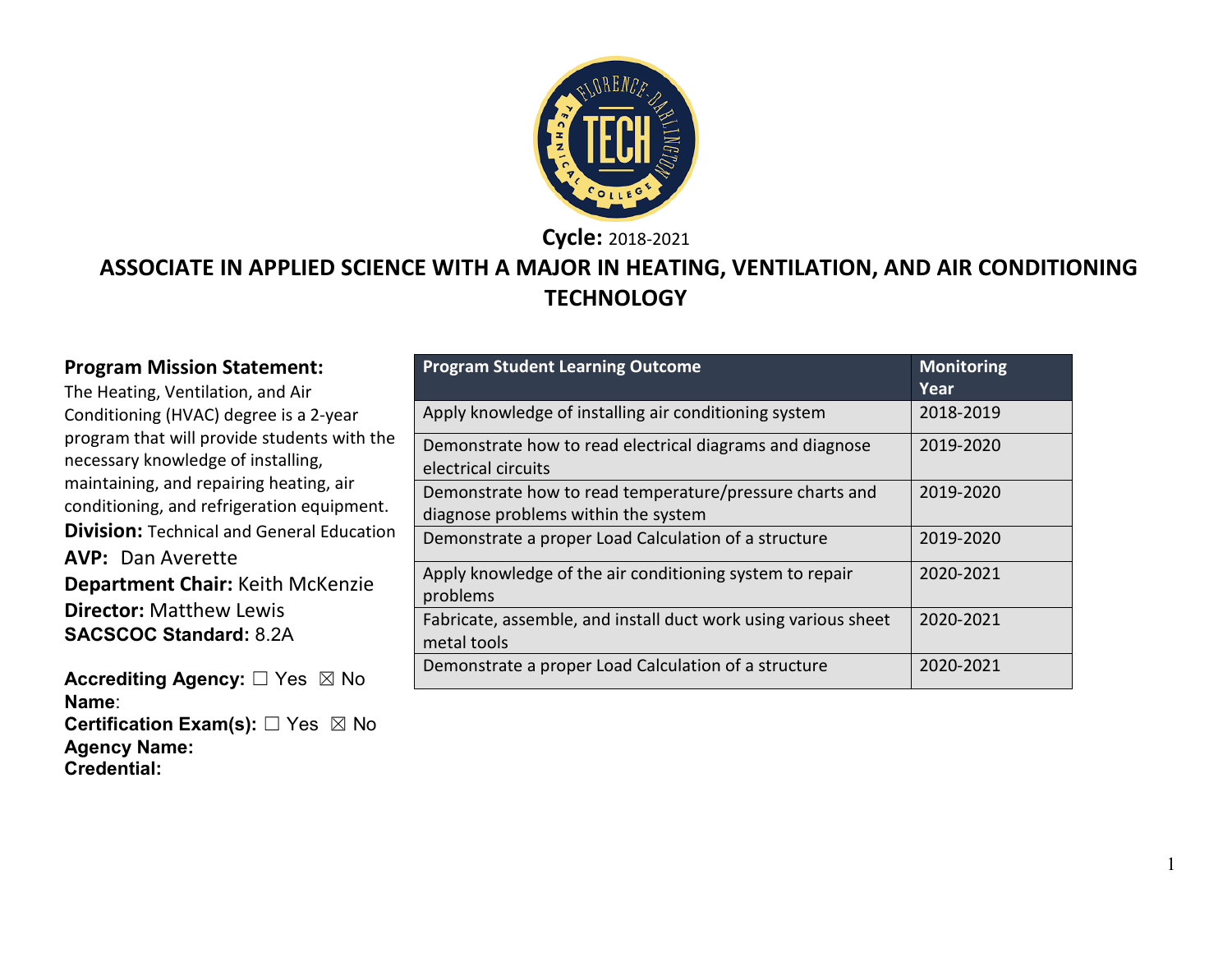# **STUDENT LEARNING OUTCOMES FOR AAS.ACR -- 2018-2019**

| A. Program<br><b>Student Learning</b><br><b>Outcomes</b>          | <b>B.</b> What<br>courses are<br><b>PSLOs</b><br><b>Assessed</b>               | C. Methods for<br><b>Outcomes</b><br><b>Assessment</b>                                                          | <b>D. Expected Level</b><br>of Program<br><b>Performance</b>                     | E. Data<br><b>Collection</b>                                                                  | <b>F. Results</b>                                                                                                                                                                                                     | <b>G. Plan For Improvement</b>                                                                                                                                   |
|-------------------------------------------------------------------|--------------------------------------------------------------------------------|-----------------------------------------------------------------------------------------------------------------|----------------------------------------------------------------------------------|-----------------------------------------------------------------------------------------------|-----------------------------------------------------------------------------------------------------------------------------------------------------------------------------------------------------------------------|------------------------------------------------------------------------------------------------------------------------------------------------------------------|
| What should the<br>graduates of your<br>program be able to<br>do? | Where do<br>you see<br>evidence that<br>the student<br>can do these<br>things? | How does your<br>program evaluate<br>student/graduate<br>skills/abilities?                                      | What is the expected<br>level of student<br>performance for the<br>program?      | When will you<br>collect the data<br>needed to evaluate<br>the performance of<br>the program? | What are the<br>results of the<br>evaluation?<br>NOTE: include<br>student ratio with<br>all results.                                                                                                                  | How will you use this information<br>to improve the program                                                                                                      |
| Apply knowledge of<br>installing air<br>conditioning<br>system.   | <b>ACR 120</b><br><b>Basic Air</b><br>Conditioning                             | Students will have<br>to design and<br>draw a basic air<br>conditioning<br>circuit and label<br>the components. | 70% of students will<br>pass the Final Exam<br>with a score of 70%<br>or better. | <b>Fall 2019</b>                                                                              | 14 out of 20<br>students (70%)<br>received a 70%<br>or higher on the<br>Final Exam for<br>this assessment.<br>The lowest score<br>was a 47% and<br>the highest score<br>was 94%. The<br>cohort average<br>was 75.65%. | The expected learning outcome<br>was met and extra time will be<br>devoted to ensuring students<br>can master the installation of<br>an air conditioning system. |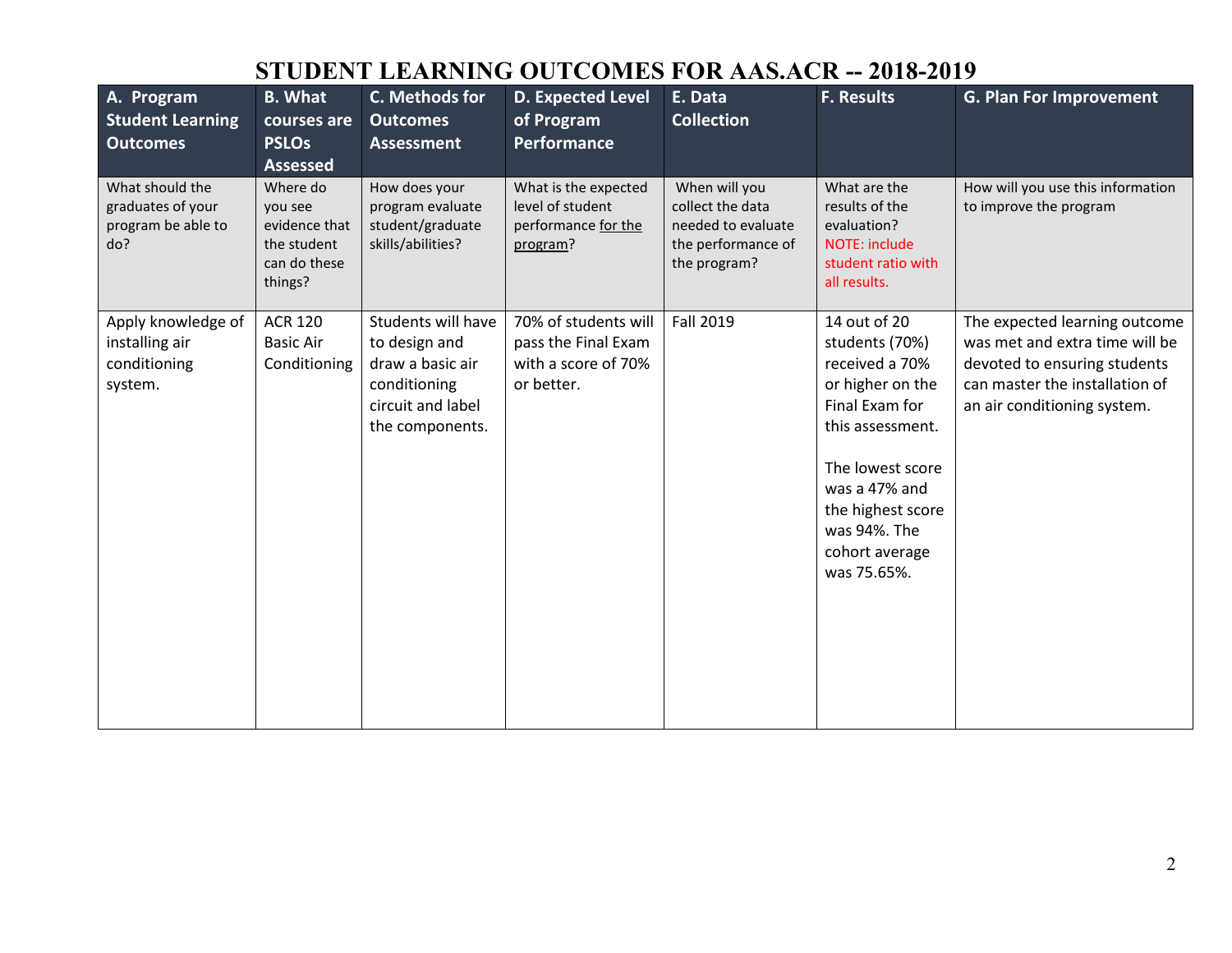| A. Program<br><b>Student Learning</b><br><b>Outcomes</b>                                  | <b>B.</b> What<br>courses<br>are<br><b>PSLOs</b><br><b>Assessed</b>                  | C. Methods for<br><b>Outcomes</b><br><b>Assessment</b>                                                   | <b>D. Expected Level</b><br>of Program<br>Performance                       | <b>E. Data Collection F. Results</b>                                                          |                                                                                                                                              | <b>G. Plan For Improvement</b>                                                                                                   |
|-------------------------------------------------------------------------------------------|--------------------------------------------------------------------------------------|----------------------------------------------------------------------------------------------------------|-----------------------------------------------------------------------------|-----------------------------------------------------------------------------------------------|----------------------------------------------------------------------------------------------------------------------------------------------|----------------------------------------------------------------------------------------------------------------------------------|
| What should the<br>graduates of your<br>program be able to<br>do?                         | Where do<br>you see<br>evidence<br>that the<br>student<br>can do<br>these<br>things? | How does your<br>program evaluate<br>student/graduate<br>skills/abilities?                               | What is the expected<br>level of student<br>performance for the<br>program? | When will you collect<br>the data needed to<br>evaluate the<br>performance of the<br>program? | What are the<br>results of the<br>evaluation?<br><b>NOTE: include</b><br>student ratio with<br>all results.                                  | How will you use this information<br>to improve the program                                                                      |
| Demonstrate how<br>to read electrical<br>diagrams and<br>diagnose electrical<br>circuits. | <b>ACR 206</b><br>Advanced<br>Electricity<br>for<br>HVAC/R                           | Students will<br>demonstrate how<br>build a control<br>board using<br>electrical relays<br>and switches. | 70% of students will<br>pass the with a 70%<br>or better.                   | Spring 2019                                                                                   | 8 out of the 9<br>students (89%)<br>received a 70%<br>or better on<br>Hands-On<br>Assessment on<br>Exam 3. The<br>cohort average<br>was 92%. | The expected level of learning<br>was met, and students will<br>continue to build different<br>circuits to enhance their skills. |

# **STUDENT LEARNING OUTCOMES FOR AAS.ACR -- 2019-2020**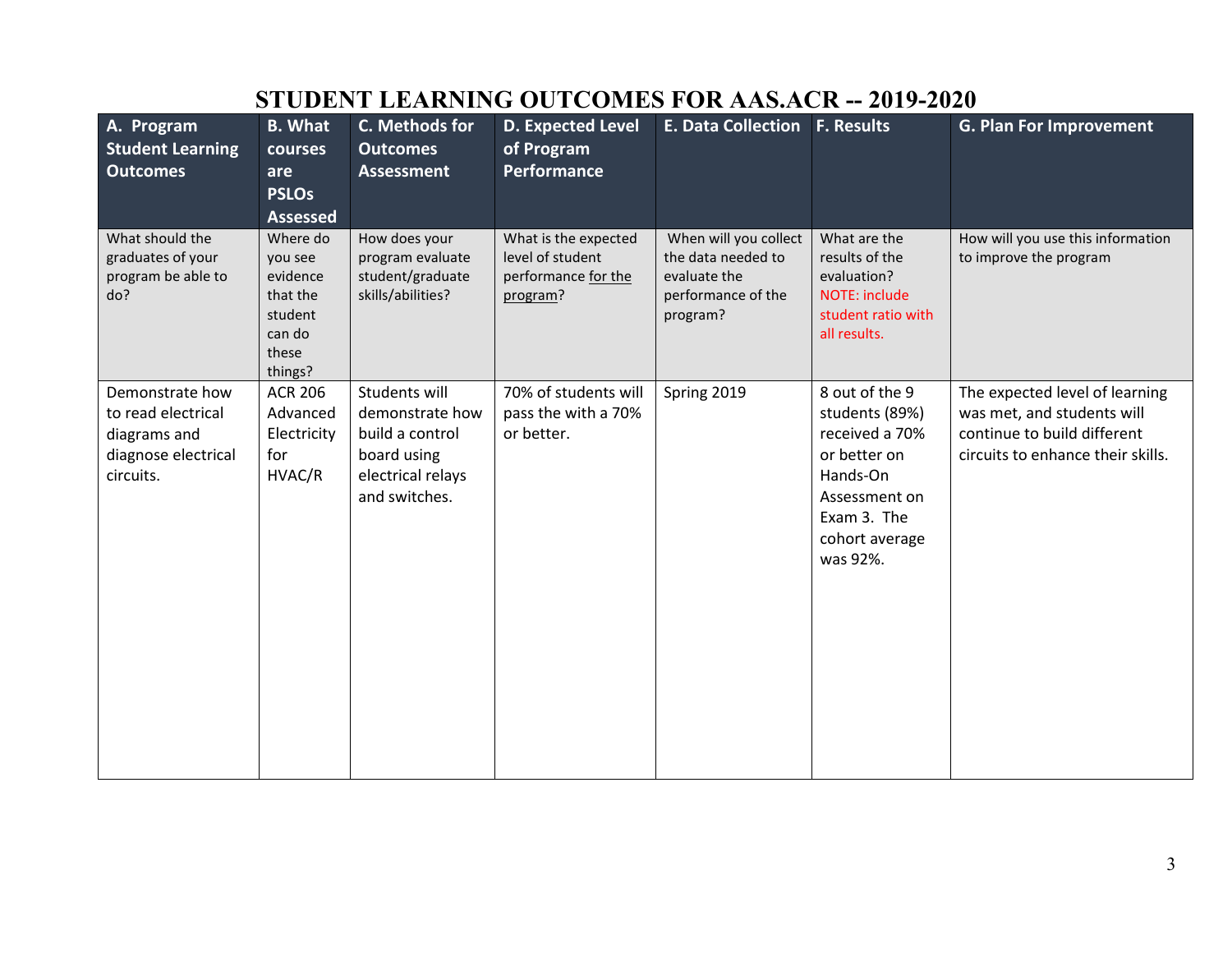# **STUDENT LEARNING OUTCOMES FOR AAS.ACR -- 2019-2020**

| A. Program<br><b>Student Learning</b><br><b>Outcomes</b>                                                    | <b>B.</b> What<br>courses are<br><b>PSLOs</b><br><b>Assessed</b>            | C. Methods for<br><b>Outcomes</b><br><b>Assessment</b>                                                                | D. Expected<br>Level of Program<br>Performance                              | E. Data<br><b>Collection</b>                                                                  | <b>F. Results</b>                                                                                                       | <b>G. Plan For Improvement</b>                                                                                                                                 |
|-------------------------------------------------------------------------------------------------------------|-----------------------------------------------------------------------------|-----------------------------------------------------------------------------------------------------------------------|-----------------------------------------------------------------------------|-----------------------------------------------------------------------------------------------|-------------------------------------------------------------------------------------------------------------------------|----------------------------------------------------------------------------------------------------------------------------------------------------------------|
| What should the<br>graduates of your<br>program be able to do?                                              | Where do you<br>see evidence<br>that the<br>student can do<br>these things? | How does your<br>program evaluate<br>student/graduate<br>skills/abilities?                                            | What is the expected<br>level of student<br>performance for the<br>program? | When will you<br>collect the data<br>needed to evaluate<br>the performance of<br>the program? | What are the<br>results of the<br>evaluation?<br><b>NOTE: include</b><br>student ratio with<br>all results.             | How will you use this<br>information to improve the<br>program                                                                                                 |
| Demonstrate how to<br>read<br>temperature/pressure<br>charts and diagnose<br>problems within the<br>system. | <b>ACR 101</b><br>Fundamentals<br>of<br>Refrigeration                       | Students will<br>demonstrate how<br>to convert<br>temperature to<br>pressure on<br>pressure<br>temperature<br>charts. | 70% of students<br>will pass with a<br>score of a 70% or<br>greater.        | <b>Fall 2020</b>                                                                              | 18 of 19 students<br>(94%) passed<br>Exam 2 with a<br>score of 70% and<br>greater. The<br>cohort average<br>was 88.84%. | The expected level of learning<br>was met and students will<br>continue to be given different<br>temperature/pressure<br>scenarios to develop their<br>skills. |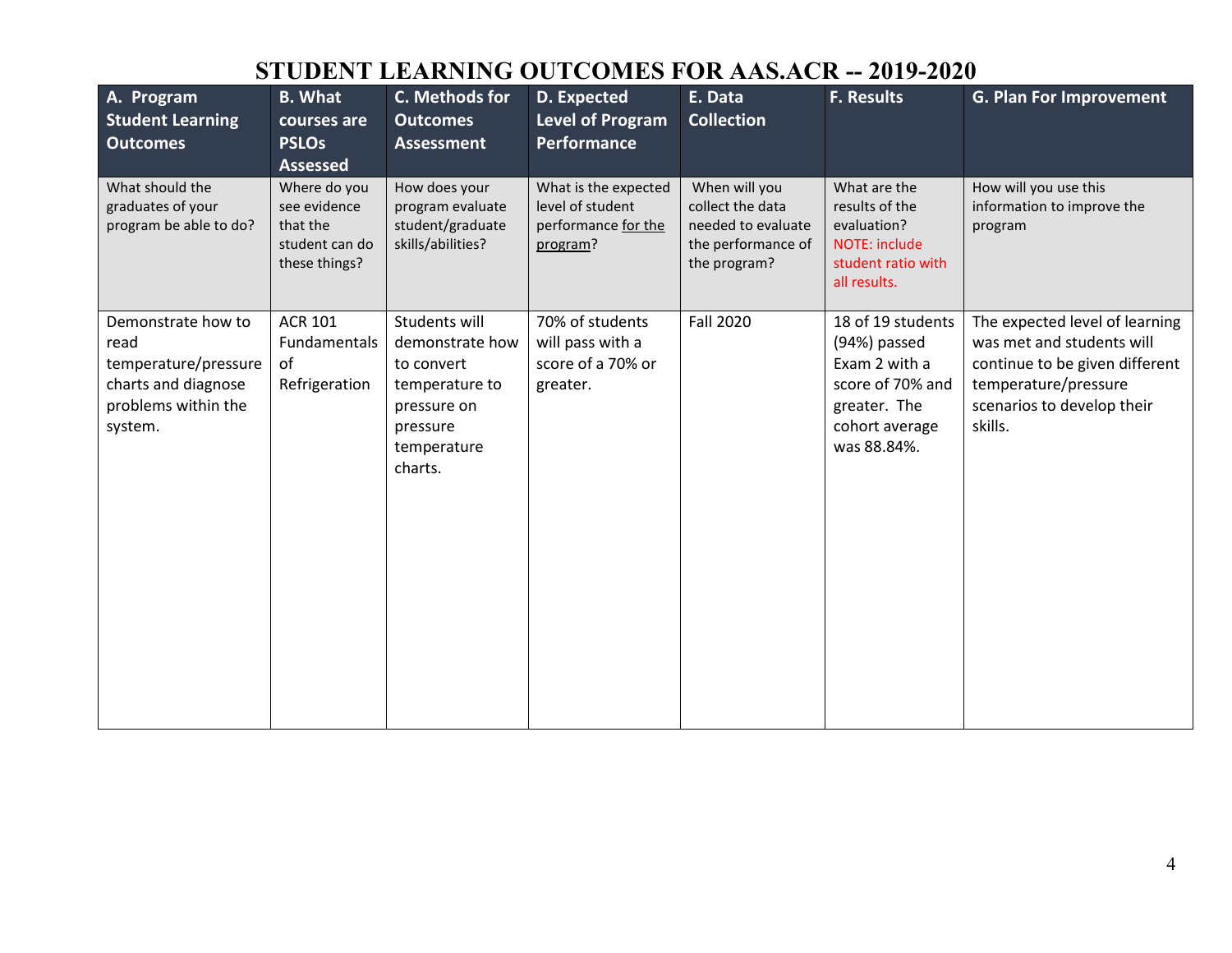### **STUDENT LEARNING OUTCOMES FOR AAS.ACR – 2019-2020**

| A. Program<br><b>Student Learning</b><br><b>Outcomes</b>          | <b>B.</b> What<br>courses<br>are PSLOs<br><b>Assessed</b>                         | C. Methods for<br><b>Outcomes</b><br><b>Assessment</b>                                                                                                                                                                                         | <b>D. Expected Level</b><br>of Program<br>Performance                                                   | <b>E. Data Collection F. Results</b>                                                          |                                                                                                                                                                                                        | <b>G. Plan For Improvement</b>                                                                                                                                                                                                                                                                                                                                                                                                                                                                                                                                                          |
|-------------------------------------------------------------------|-----------------------------------------------------------------------------------|------------------------------------------------------------------------------------------------------------------------------------------------------------------------------------------------------------------------------------------------|---------------------------------------------------------------------------------------------------------|-----------------------------------------------------------------------------------------------|--------------------------------------------------------------------------------------------------------------------------------------------------------------------------------------------------------|-----------------------------------------------------------------------------------------------------------------------------------------------------------------------------------------------------------------------------------------------------------------------------------------------------------------------------------------------------------------------------------------------------------------------------------------------------------------------------------------------------------------------------------------------------------------------------------------|
| What should the<br>graduates of your<br>program be able to<br>do? | Where do<br>you see<br>evidence<br>that the<br>student can<br>do these<br>things? | How does your<br>program evaluate<br>student/graduate<br>skills/abilities?                                                                                                                                                                     | What is the expected<br>level of student<br>performance for the<br>program?                             | When will you<br>collect the data<br>needed to evaluate<br>the performance of<br>the program? | What are the<br>results of the<br>evaluation?<br><b>NOTE: include</b><br>student ratio with<br>all results.                                                                                            | How will you use this information<br>to improve the program                                                                                                                                                                                                                                                                                                                                                                                                                                                                                                                             |
| Demonstrate a proper<br>Load Calculation of a<br>structure.       | <b>ACR 221</b><br>Residential<br>Load<br>Calculations                             | Students are given<br>a floor plan and<br>construction<br>numbers of a<br>structure and must<br>enter the correct<br>values into an ACCA<br>Manual J excel work<br>sheet to determine<br>the necessary<br>heating and cooling<br>requirements. | 70% of students will<br>pass the Load<br><b>Calculation Final with</b><br>a score of 70% or<br>greater. | Summer 2019                                                                                   | 8 out of 13<br>students (62%)<br>passed the final<br>exam with a score<br>of 70% or greater.<br>The lowest score<br>was a 0 and the<br>highest score was<br>a 90%. The cohort<br>average was a<br>69%. | The expected level of learning was<br>not met. Students struggle to<br>understand the many of the<br>different construction materials<br>used in the field. This is part of the<br>key component in setting up the<br>excel spreadsheet. Students also<br>had trouble understanding the new<br>ACCA Manual J Excel work sheet.<br>The faculty will continue to come<br>up with different ways to help<br>students understand these<br>construction components when<br>developing a load calculation.<br>Faculty will also help students<br>become familiar with the new<br>excel sheet. |

### **STUDENT LEARNING OUTCOMES FOR AAS.ACR -- 2020-2021**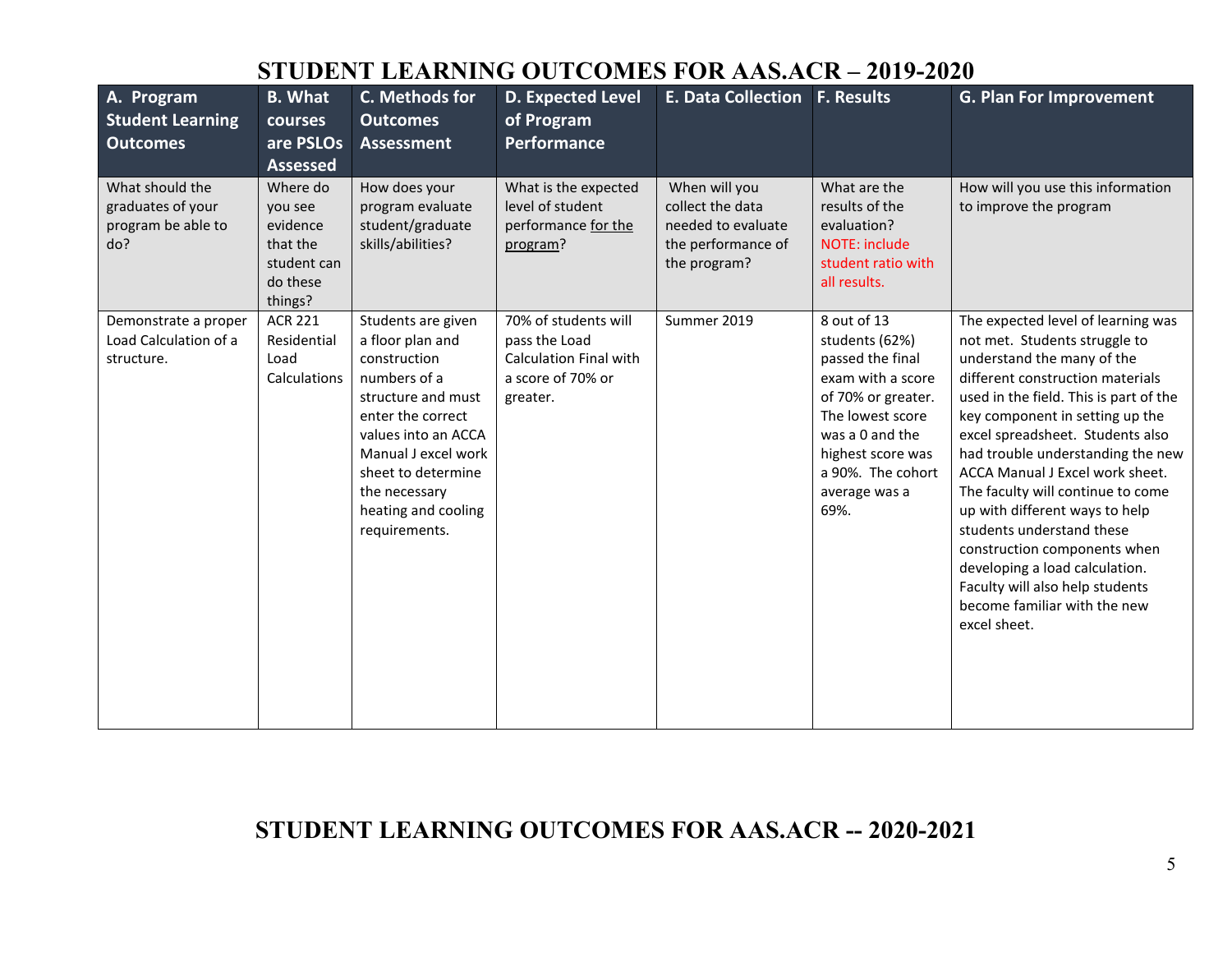| A. Program<br><b>Student Learning</b><br><b>Outcomes</b>                    | <b>B.</b> What<br>courses are<br><b>PSLOs</b><br><b>Assessed</b>            | C. Methods for<br><b>Outcomes</b><br><b>Assessment</b>                                              | <b>D. Expected Level</b><br>of Program<br>Performance                          | E. Data<br><b>Collection</b>                                                                  | <b>F. Results</b>                                                                                                        | <b>G. Plan For Improvement</b>                                                                                                                                                                                                                                                                                                                                                                                   |
|-----------------------------------------------------------------------------|-----------------------------------------------------------------------------|-----------------------------------------------------------------------------------------------------|--------------------------------------------------------------------------------|-----------------------------------------------------------------------------------------------|--------------------------------------------------------------------------------------------------------------------------|------------------------------------------------------------------------------------------------------------------------------------------------------------------------------------------------------------------------------------------------------------------------------------------------------------------------------------------------------------------------------------------------------------------|
| What should the<br>graduates of your<br>program be able to<br>do?           | Where do you<br>see evidence<br>that the<br>student can do<br>these things? | How does your<br>program evaluate<br>student/graduate<br>skills/abilities?                          | What is the expected<br>level of student<br>performance for the<br>program?    | When will you<br>collect the data<br>needed to evaluate<br>the performance of<br>the program? | What are the<br>results of the<br>evaluation?<br>NOTE: include<br>student ratio with<br>all results.                     | How will you use this information<br>to improve the program                                                                                                                                                                                                                                                                                                                                                      |
| Apply knowledge of<br>the air conditioning<br>system to repair<br>problems. | <b>ACR 110</b><br>Heating<br>Fundamentals                                   | Students will<br>Identify<br>components and<br>discuss the<br>operation of a gas<br>heating system. | 70% of students<br>will pass Ch. 31<br>Exam with a score<br>of 70% or greater. | Spring 2020                                                                                   | All students<br>$(100%)$ passed<br>Ch. 31 exam with<br>a score of 70% or<br>greater. The<br>cohort average<br>was 87.8%. | The expected level of learning<br>was met and students will<br>continue to review the basic<br>necessary steps on gas heat<br>operation. It is expected that<br>the student must master the<br>sequence of operations of a<br>gas heating unit as they move<br>through this chapter. This<br>involves giving the students<br>periodic quizzes to show that<br>they have memorized this<br>sequence of operation. |

### **STUDENT LEARNING OUTCOMES FOR AAS.ACR– 2020-2021**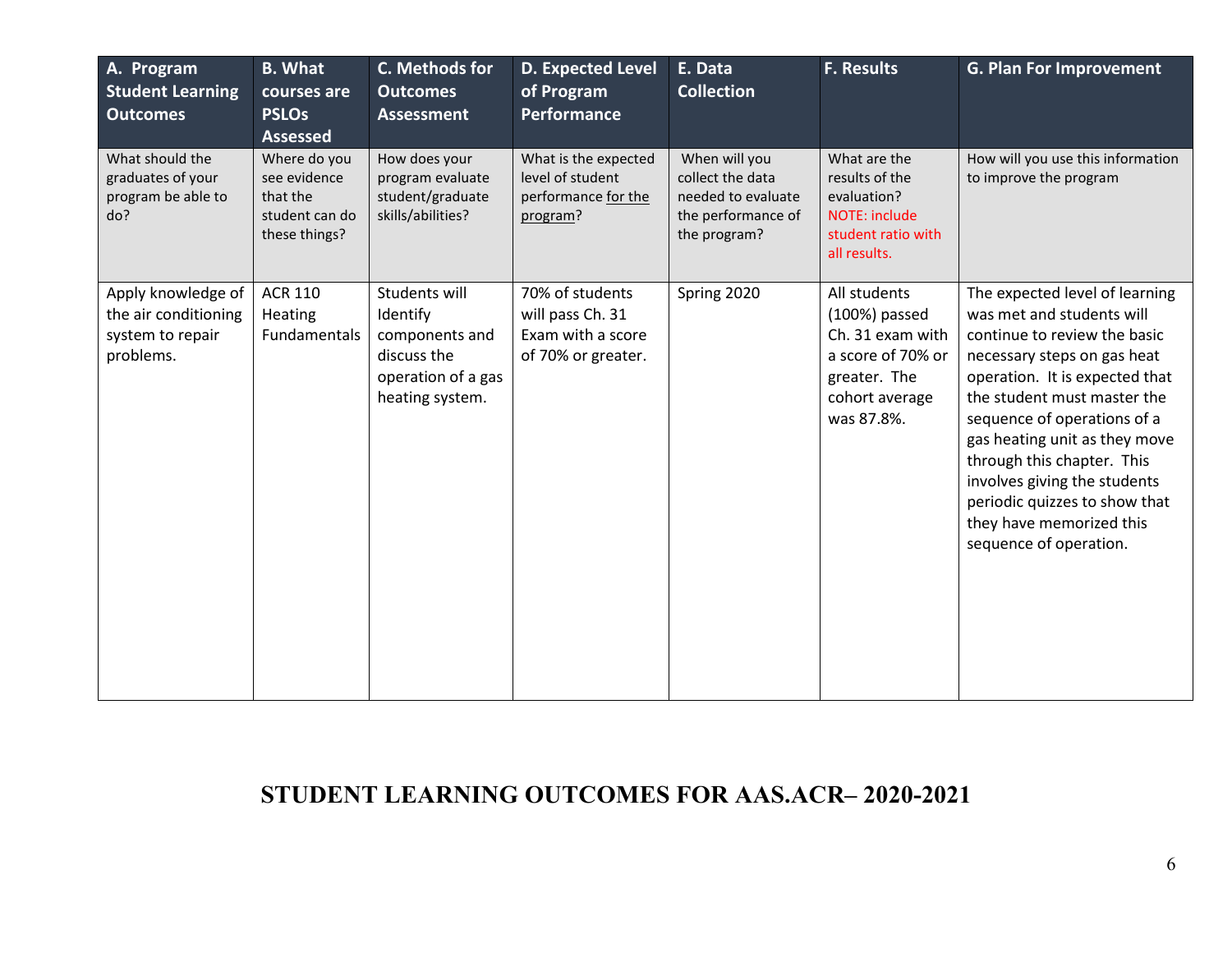| A. Program<br><b>Student Learning</b><br><b>Outcomes</b>                             | <b>B.</b> What<br>courses<br>are PSLOs<br><b>Assessed</b>                         | C. Methods for<br><b>Outcomes</b><br><b>Assessment</b>                                                              | D. Expected Level<br>of Program<br>Performance                                                   | E. Data Collection F. Results                                                                 |                                                                                                                              | <b>G. Plan For Improvement</b>                                                                                                                                                                                                                                                                                                                                                                           |
|--------------------------------------------------------------------------------------|-----------------------------------------------------------------------------------|---------------------------------------------------------------------------------------------------------------------|--------------------------------------------------------------------------------------------------|-----------------------------------------------------------------------------------------------|------------------------------------------------------------------------------------------------------------------------------|----------------------------------------------------------------------------------------------------------------------------------------------------------------------------------------------------------------------------------------------------------------------------------------------------------------------------------------------------------------------------------------------------------|
| What should the<br>graduates of your<br>program be able to<br>do?                    | Where do<br>you see<br>evidence<br>that the<br>student can<br>do these<br>things? | How does your<br>program evaluate<br>student/graduate<br>skills/abilities?                                          | What is the expected<br>level of student<br>performance for the<br>program?                      | When will you<br>collect the data<br>needed to evaluate<br>the performance of<br>the program? | What are the<br>results of the<br>evaluation?<br>NOTE: include<br>student ratio with<br>all results.                         | How will you use this information<br>to improve the program                                                                                                                                                                                                                                                                                                                                              |
| Fabricate, assemble,<br>and install duct work<br>using various sheet<br>metal tools. | <b>ACR 250</b><br>Duct<br>Fabrication                                             | Students should be<br>able to<br>demonstrate how<br>to assemble sheet<br>metal fittings using<br>various fasteners. | 70% of the students<br>will pass the Final<br>Assembly Exam with a<br>score of 80% or<br>better. | Summer 2020                                                                                   | 85% of students<br>passed the Final<br>Assembly exam<br>with a score of<br>80% or greater.<br>The cohort<br>average was 91%. | The expected level of learning was<br>met and students will continue to<br>understand the importance or how<br>each duct fitting is measured and<br>assembled.<br>This assignment if done correctly<br>from the start of the semester will<br>most likely result in a good grade<br>at the end due to all of the fittings<br>having to fit together as the<br>student continues through the<br>semester. |

## **STUDENT LEARNING OUTCOMES FOR AAS.ACR – 2019-2020**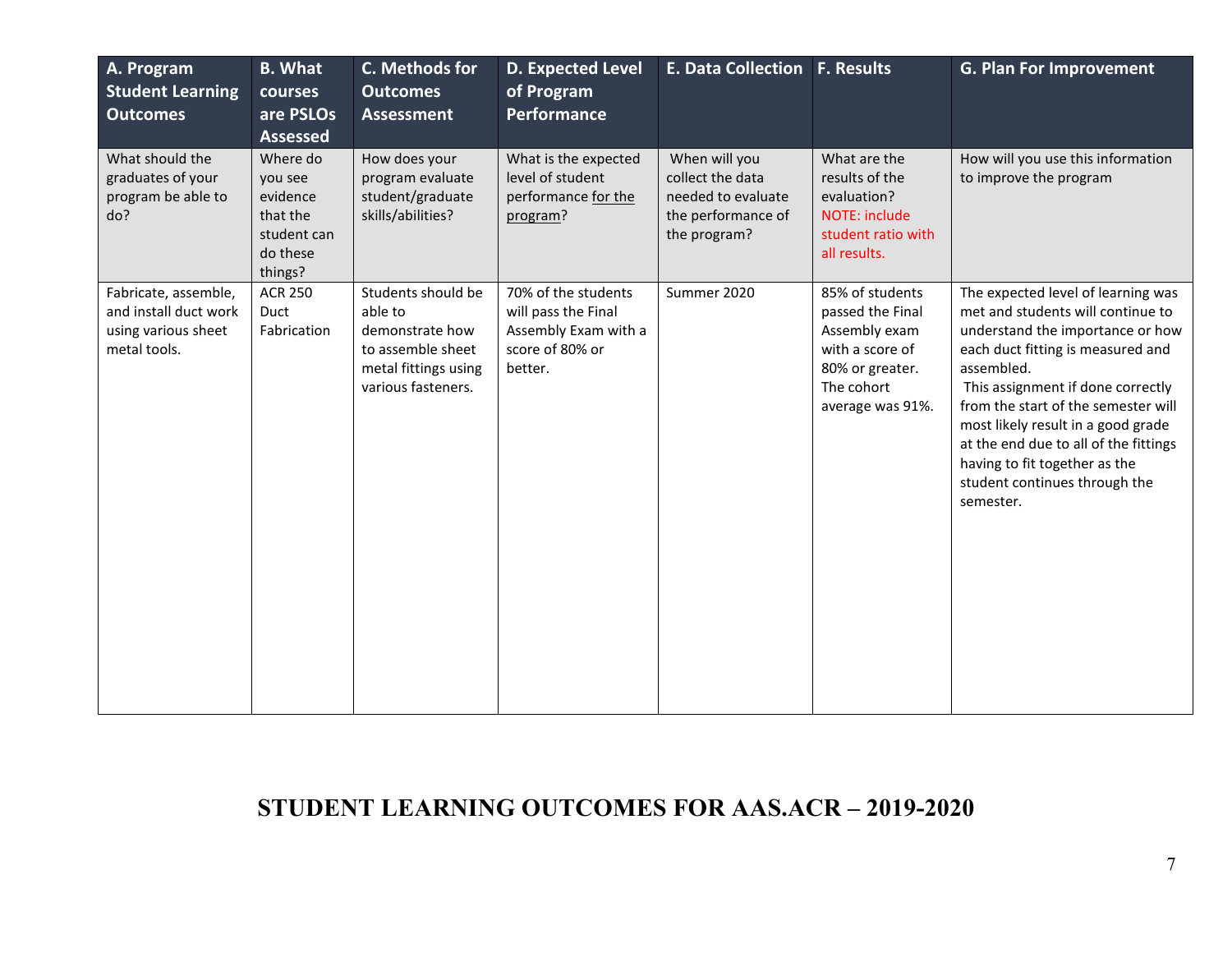| A. Program<br><b>Student Learning</b><br><b>Outcomes</b>          | <b>B.</b> What<br>courses<br>are PSLOs<br><b>Assessed</b>                         | C. Methods for<br><b>Outcomes</b><br><b>Assessment</b>                                                                                                                                                                                         | <b>D. Expected Level</b><br>of Program<br>Performance                                                   | E. Data Collection F. Results                                                                 |                                                                                                                                                                                                          | <b>G. Plan For Improvement</b>                                                                                                                                                                                                                                                         |
|-------------------------------------------------------------------|-----------------------------------------------------------------------------------|------------------------------------------------------------------------------------------------------------------------------------------------------------------------------------------------------------------------------------------------|---------------------------------------------------------------------------------------------------------|-----------------------------------------------------------------------------------------------|----------------------------------------------------------------------------------------------------------------------------------------------------------------------------------------------------------|----------------------------------------------------------------------------------------------------------------------------------------------------------------------------------------------------------------------------------------------------------------------------------------|
| What should the<br>graduates of your<br>program be able to<br>do? | Where do<br>you see<br>evidence<br>that the<br>student can<br>do these<br>things? | How does your<br>program evaluate<br>student/graduate<br>skills/abilities?                                                                                                                                                                     | What is the expected<br>level of student<br>performance for the<br>program?                             | When will you<br>collect the data<br>needed to evaluate<br>the performance of<br>the program? | What are the<br>results of the<br>evaluation?<br>NOTE: include<br>student ratio with<br>all results.                                                                                                     | How will you use this information<br>to improve the program                                                                                                                                                                                                                            |
| Demonstrate a proper<br>Load Calculation of a<br>structure.       | <b>ACR 221</b><br>Residential<br>Load<br>Calculations                             | Students are given<br>a floor plan and<br>construction<br>numbers of a<br>structure and must<br>enter the correct<br>values into an ACCA<br>Manual J excel work<br>sheet to determine<br>the necessary<br>heating and cooling<br>requirements. | 70% of students will<br>pass the Load<br><b>Calculation Final with</b><br>a score of 70% or<br>greater. | Summer 2020                                                                                   | 10 out of 13<br>students (77%)<br>passed the final<br>exam with a score<br>of 70% or greater.<br>The lowest score<br>was a 0 and the<br>highest score was<br>a 100%. The<br>cohort average<br>was a 69%. | This time around, the expected<br>level of learning was met. This<br>value rose by 15% and the class<br>average increased by 3%. This was<br>achieved by applying more time to<br>helping students understand the<br>Excel document as reflecting by the<br>plan previously described. |

### **CONTINUOUS STUDENT IMPROVEMENT**

**This Cycle's Results and Comparison to Last Cycle's and Recommended Actions:**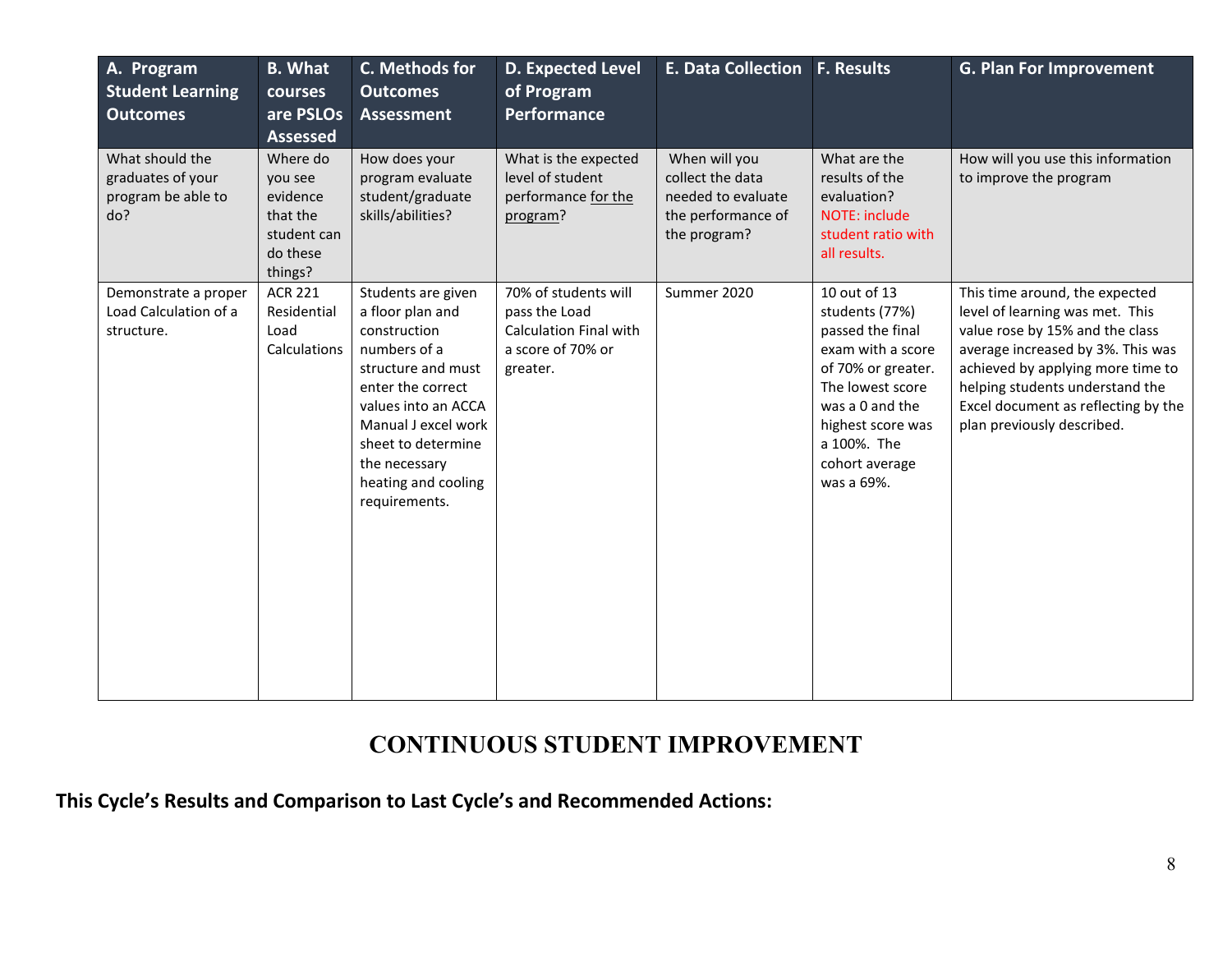When evaluating this cycle's performance with data from the previous cycle, we can see that student performance was down in some areas and improved in others. We did have one class which did not have any data to compare with the last cycle. Part of this can be attributed to the fact that one of the full-time instructors had retired, and the department hired a new fulltime instructor.

An adjunct instructor was hired because of the addition of new dual enrollment HVAC classes for both the main campus and the new Continuum. The new full-time instructor is no longer with the college and the adjunct replaced his position. All of this created some challenges for the students in adjusting to the new teaching styles and scenarios.

When looking at the first PSLO from ACR 120 we can see performance was slightly down from the last cycle. The results were not down drastically and may be as a result of the new instructor's style of teaching and helping students understand the material. The performance of the PSLO's for ACR 101 and 110 remained relatively the same. We do not feel that anything should be changed in these two areas. We will continue to monitor these two PSLO's to make sure student performance is maintained.

There was no data to compare ACR 206 with the last cycle. The instructor who taught this class has retired and no information is given on the results of the last cycle. The PSLO for ACR 250 showed an improvement compared to the last cycle. More time was devoted to the students to stress the importance measuring duct fittings to ensure proper fitting in the end. The PSLO performance for ACR 221 was down. This had to do with the going away of manually inputting data on paper to entering the data into an excel work sheet. As students get familiar with understanding the construction materials needed, they also must become familiar with entering an enormous amount of data into an excel worksheet. If data is not entered properly, it can throw the whole layout off. More time will be devoted to dissecting different sections out of the sheet and work on these individually, so students do not get overwhelmed. The next time the class was offered, student performance had impoved. Overall, the HVAC faculty feels that performance will continue to improve. All the HVAC students from these different cohorts have graduated and most of all of them are working in the field. Many have gone on to pass the SC Mechanical Contractors exam and EPA exam.

### **PROGRAM VITAL STATISCS**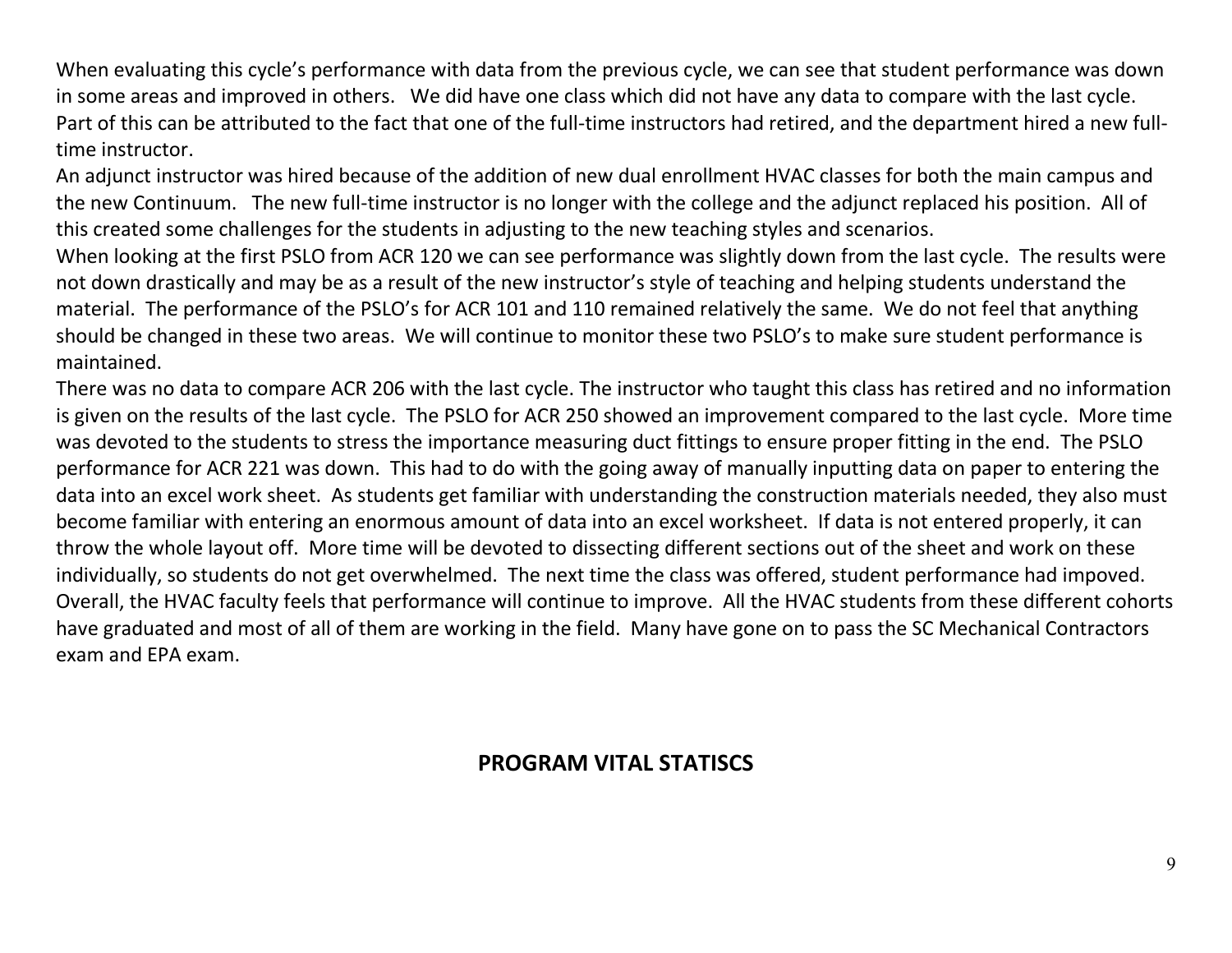|     |             | Indicator                 |                                                                                                                                                                       |                                                                                                                                   |  | <b>Trend Analysis</b>    | <b>Action Plans</b>         |
|-----|-------------|---------------------------|-----------------------------------------------------------------------------------------------------------------------------------------------------------------------|-----------------------------------------------------------------------------------------------------------------------------------|--|--------------------------|-----------------------------|
| 120 |             | <b>Program Enrollment</b> | Enrollment has been steady.<br>The reason for the fluctuation is<br>due to the new class of dual<br>enrollment students every other<br>fall. Overall, HVAC has always | HVAC does not see any<br>reason to change anything<br>as enrollment has<br>continued to stay steady.<br>The HVAC classes continue |  |                          |                             |
| 100 |             |                           |                                                                                                                                                                       |                                                                                                                                   |  | maintained full classes. | to be full year after year. |
| 80  |             |                           |                                                                                                                                                                       |                                                                                                                                   |  |                          |                             |
| 60  |             |                           |                                                                                                                                                                       |                                                                                                                                   |  |                          |                             |
| 40  |             |                           |                                                                                                                                                                       |                                                                                                                                   |  |                          |                             |
| 20  |             |                           |                                                                                                                                                                       |                                                                                                                                   |  |                          |                             |
|     | ■ 2017-2018 | 2018-2019                 | ■ 2019-2020                                                                                                                                                           | 2020-2021                                                                                                                         |  |                          |                             |
|     |             |                           |                                                                                                                                                                       |                                                                                                                                   |  |                          |                             |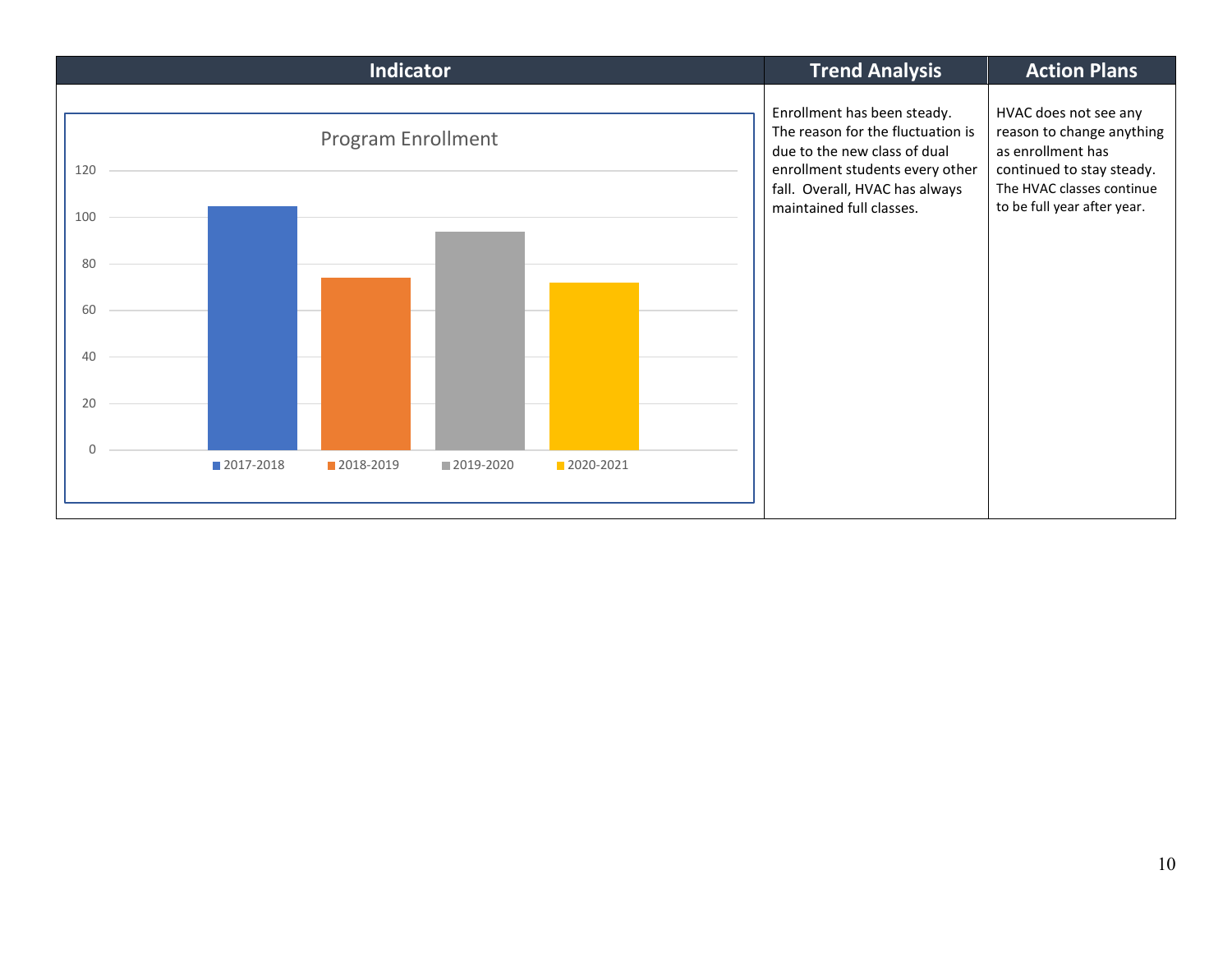| Part of the dip in the 2019-2020<br>HVAC will encourage more<br>year was because more students<br>students to apply for the<br><b>Fall to Spring Persistence</b><br>were enrolled in the certificate<br>degree program.<br>100%<br>program than the degree<br>program. Another factor for the<br>90%<br>increase every other year is for<br>80%<br>the new cohort of students that<br>70%<br>have come from the dual<br>enrollment program.<br>60%<br>50%<br>40%<br>30%<br>20%<br>10%<br>0%<br>2017-2018<br>■ 2019-2020<br>2018-2019<br>2020-2021 | Indicator | <b>Trend Analysis</b> | <b>Action Plans</b> |
|---------------------------------------------------------------------------------------------------------------------------------------------------------------------------------------------------------------------------------------------------------------------------------------------------------------------------------------------------------------------------------------------------------------------------------------------------------------------------------------------------------------------------------------------------|-----------|-----------------------|---------------------|
|                                                                                                                                                                                                                                                                                                                                                                                                                                                                                                                                                   |           |                       |                     |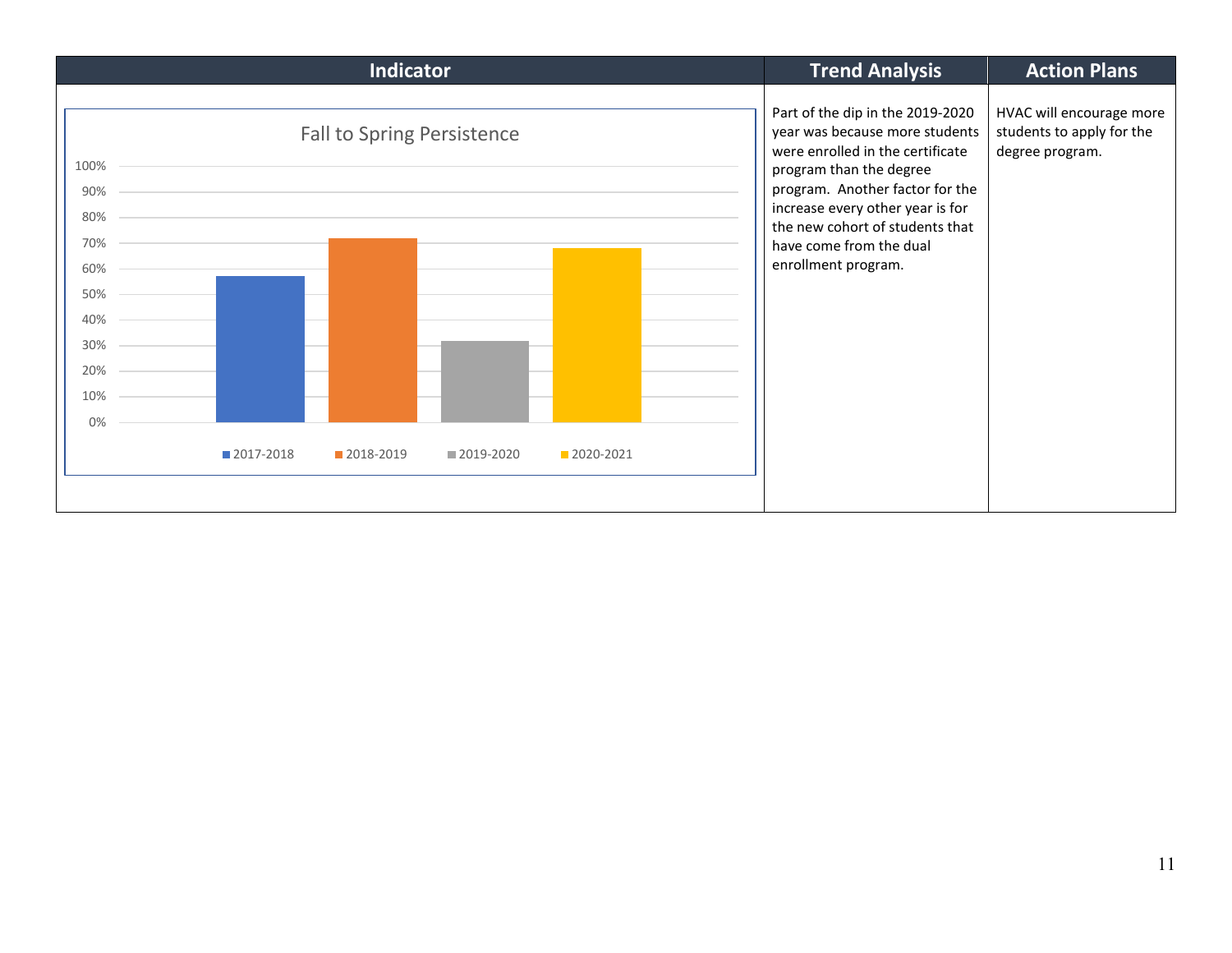|                               | <b>Indicator</b>                                                                                                                                  | <b>Trend Analysis</b>                                                      | <b>Action Plans</b>                                                                           |
|-------------------------------|---------------------------------------------------------------------------------------------------------------------------------------------------|----------------------------------------------------------------------------|-----------------------------------------------------------------------------------------------|
| 100.00%<br>90.00% –<br>80.00% | <b>Fall to Fall Retention</b><br>and the control of the control of the control of the control of the control of the control of the control of the | Most of all degree students<br>continue to complete the<br>degree program. | HVAC will continue to<br>monitor student progress<br>and help students finish<br>the program. |
| 70.00%<br>60.00%              |                                                                                                                                                   |                                                                            |                                                                                               |
| 50.00%                        |                                                                                                                                                   |                                                                            |                                                                                               |
| 40.00%                        |                                                                                                                                                   |                                                                            |                                                                                               |
| 30.00% -<br>20.00% -          |                                                                                                                                                   |                                                                            |                                                                                               |
| 10.00% -                      |                                                                                                                                                   |                                                                            |                                                                                               |
| 0.00%<br>2017-2018            | 2018-2019<br>2019-2020<br>2020-2021                                                                                                               |                                                                            |                                                                                               |
|                               |                                                                                                                                                   |                                                                            |                                                                                               |
|                               |                                                                                                                                                   |                                                                            |                                                                                               |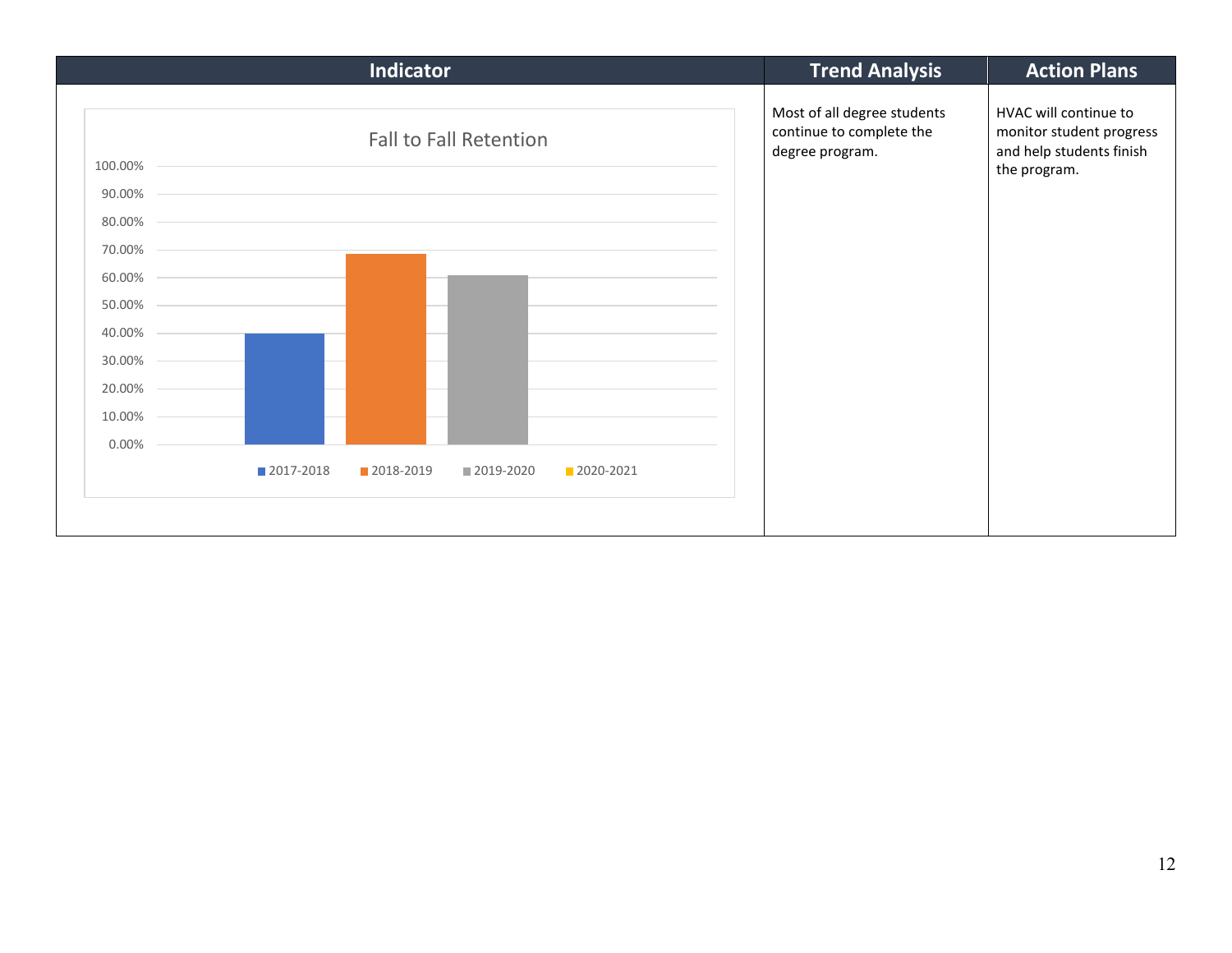| Indicator                                                                                            | <b>Trend Analysis</b>                                                                                                                                                                                                                                                                                                                                                                                                                                                                                                                                                                                                                     | <b>Action Plans</b>                                                                                                                                                                                                                                                   |
|------------------------------------------------------------------------------------------------------|-------------------------------------------------------------------------------------------------------------------------------------------------------------------------------------------------------------------------------------------------------------------------------------------------------------------------------------------------------------------------------------------------------------------------------------------------------------------------------------------------------------------------------------------------------------------------------------------------------------------------------------------|-----------------------------------------------------------------------------------------------------------------------------------------------------------------------------------------------------------------------------------------------------------------------|
| <b>Graduation Rates</b><br>100%<br>90%<br>80%<br>70%<br>60%<br>50%<br>40%<br>30%<br>20%<br>10%<br>0% | The reason for the dip in the<br>2020-2021 year is due to the<br>fact that most of the degree<br>students graduated out of the<br>program in the summer instead<br>of the spring. This report is not<br>up to date. If the data were<br>entered to show the students<br>who graduated in the summer<br>the statistics would be on par<br>with the previous years. The<br>delay can also be attributed to<br>Covid-19. The 2017-2018<br>graduation rates show over<br>100% due to the fact that the<br>school found a large percentage<br>of students who were eligible to<br>graduate for the certificate.<br>These students continued on | Although there was dip in<br>the 2021 year due to<br>students graduating later,<br>HVAC faculty feels as if no<br>action needed at this time.<br>HVAC will continue to<br>monitor student success<br>and continue to help<br>students stay on path for<br>graduation. |
| ■2017-2018<br>2018-2019<br>■ 2019-2020<br>2020-2021                                                  | and completed the degree.                                                                                                                                                                                                                                                                                                                                                                                                                                                                                                                                                                                                                 |                                                                                                                                                                                                                                                                       |